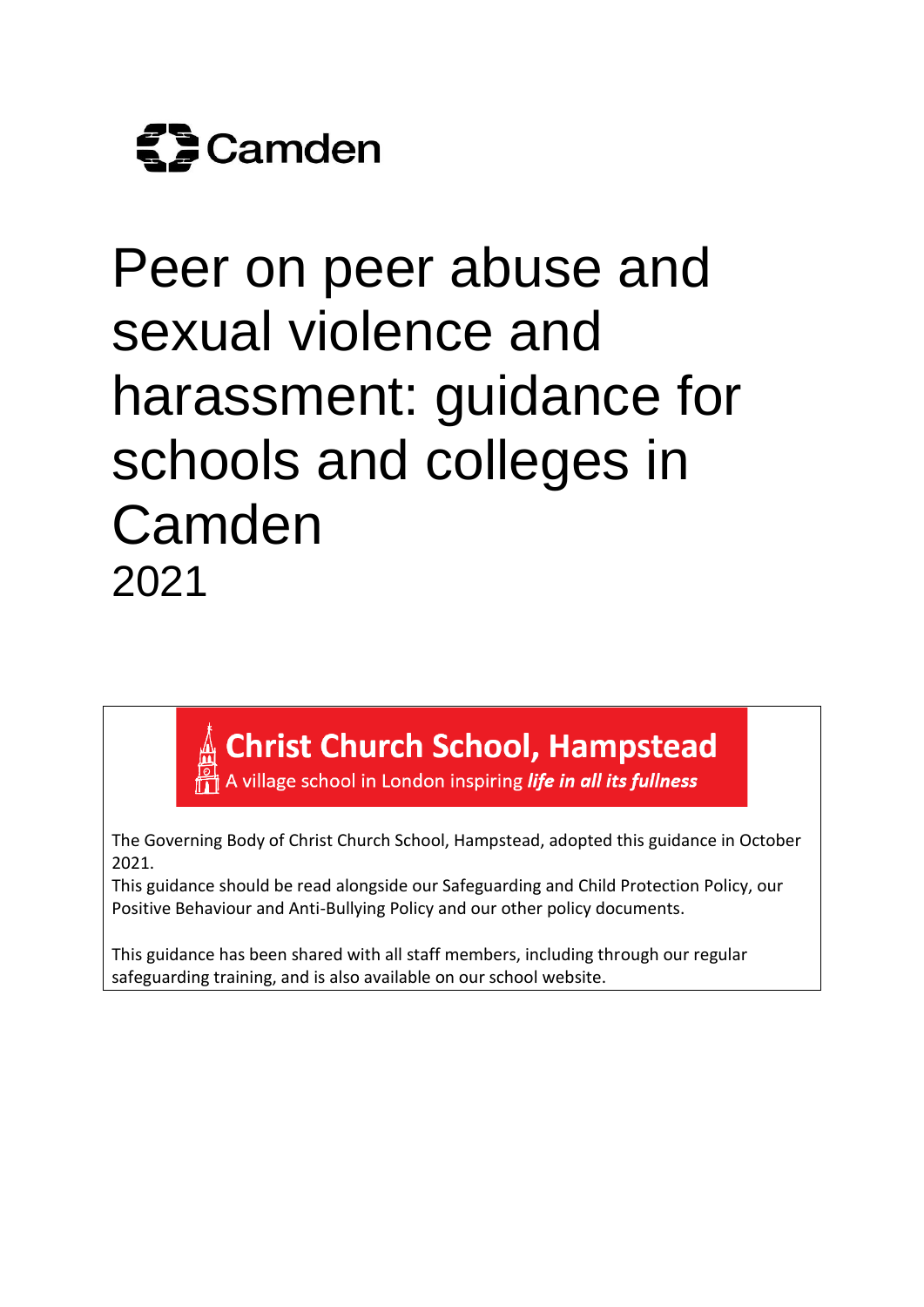# **CONTENTS**

Page no:

| 1.  | Introduction                                                | $\overline{2}$ |
|-----|-------------------------------------------------------------|----------------|
| 2.  | Purpose and scope                                           | $\overline{2}$ |
| 3.  | Standards, aims and objectives                              | $\overline{2}$ |
| 4.  | Recognising peer on peer abuse                              | 4              |
| 5.  | Extra-familial harm and exploitation                        | 5              |
| 6.  | Responding to incidents                                     | 6              |
| 7.  | Levels of harm and intervention                             | 7              |
| 8.  | Referral for social care services                           | 8              |
| 9.  | Reporting to the police                                     | 9              |
| 10. | Dealing with incidents of sexual violence and<br>harassment | 9              |
| 11. | Managing risks                                              | 12             |
| 12. | Confidentiality and information sharing                     | 13             |
| 13. | Working with parents                                        | 14             |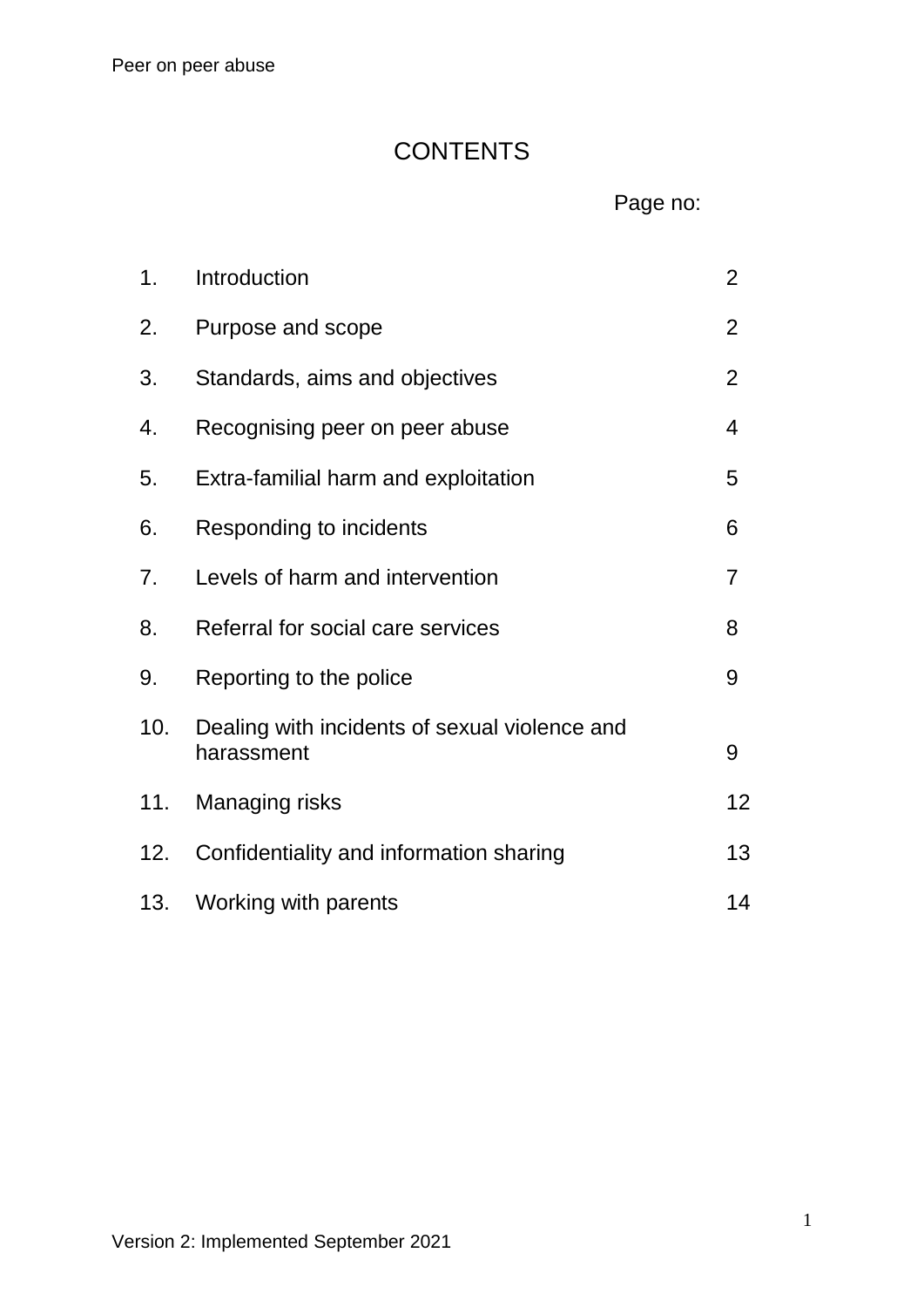# 1 Introduction

*Keeping children safe in education* places a duty on schools and colleges to safeguard the welfare of pupils and provide a safe learning environment. One aspect of safeguarding that schools and colleges must ensure is responding to incidents of bullying and abuse, including sexual violence and harassment, that occur between pupils.

"Peer on peer abuse" is defined as the bullying, abuse or exploitation of a young person by peers of a similar age where the children involved are both under 18. It can take many forms, such as bullying and sexual harassment, and can take place online or in the real world.

# 2 Purpose and scope

All schools and colleges must have policies and processes in place that sets out the whole-school approach to peer on peer abuse setting out how school/colleges will work to prevent peer on peer abuse and how incidents will be responded to.

Schools/colleges need to ensure that there is a balanced response to incidents that considers the needs of the children involved whilst ensuring the safety of all pupils. Research shows that children who harm other children may be victims of abuse or have considerable needs themselves. Sometimes the abusive behaviour may constitute a criminal offence and the perpetrator may also be dealt with via the criminal justice system.

Schools should create an environment and culture where peer on peer abuse, including sexual harassment and online sexual abuse are not tolerated, where pupils feel confident to report their concerns and that the school will take them seriously and where issues are identified early and addressed. Schools should have a whole school approach to preventing and tackling peer on peer abuse including; a wellplanned and taught Relationships, Sex Education and Health Education curriculum (usually through PSHE), a system for analysing incidents and intervening early and training for all staff so that there are consistent responses.

This document provides a model policy that schools and colleges can use to inform the approaches and responses to incidents in order to:

- protect the victim and other pupils from harm
- meet the needs of the victim and the perpetrator
- help the perpetrator take responsibility for their behaviour
- provide referral pathways to social care services where appropriate to support victims and perpetrators.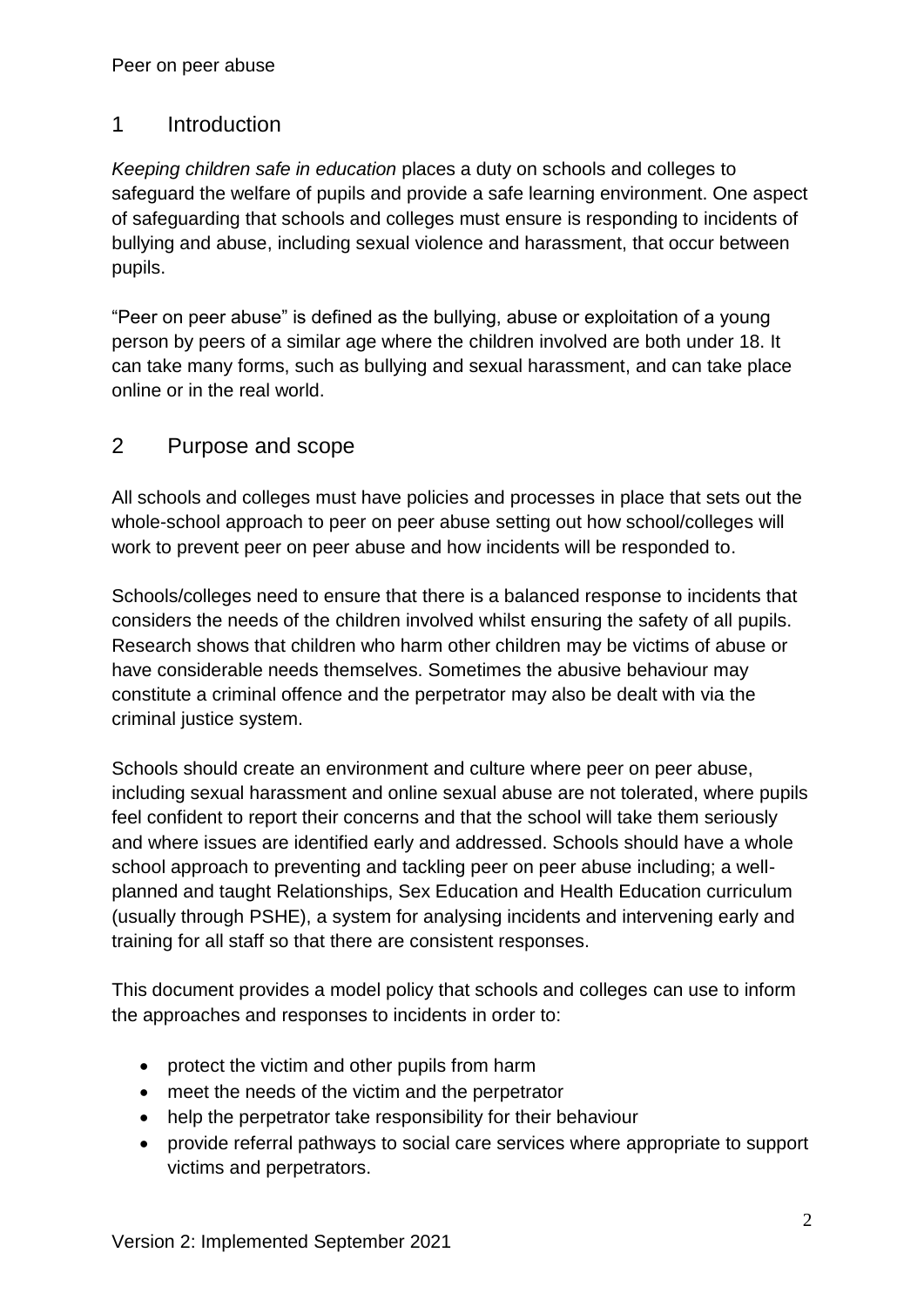Peer on peer abuse

- 3 Standards, aims and objectives
	- Schools/colleges should have a whole school approach to preventing peer on peer abuse and sexual violence and harassment, and systems in place to identify risks and take appropriate action to deal with incidents. This approach should be reflected in relevant policies such as behaviour management, online safety, staff conduct etc.
	- Schools/colleges should ensure a planned PHSE curriculum conveys the school/college's policy for preventing peer on peer abuse and promoting respectful behaviour between pupils, particularly in relation to sexual conduct, and statutory sex and relationships education should provide opportunities to convey messages on respectful personal and sexual relationships.
	- Schools/colleges should carry out a risk assessment to identify the type and prevalence of peer on peer abuse and any recognisable trends, with a view to putting in preventative measures, and in particular consider any specific community-based risks that the school/college may face, for example gangs, county lines etc.
	- Schools/colleges should provide an environment of openness where pupils feel safe to disclose incidents and concerns knowing that they will be taken seriously and acted on.
	- Pupils should be informed of procedures for reporting incidents and concerns and all staff should receive the training necessary to respond sensitively and effectively to these.
	- The school/college behaviour policies should set out clear expectations of behaviour for pupils and expected sanctions for any breach. Parents should be made aware of these policies.
	- The school/college should operate a zero-tolerance policy on inappropriate and discriminatory language and behaviour, including sexualised language and behaviour.
	- Staff should be expected to respond appropriately to challenge any inappropriate or discriminatory language or behaviour under school/college policies and should not ignore, condone or otherwise minimise such behaviour in pupils or other staff.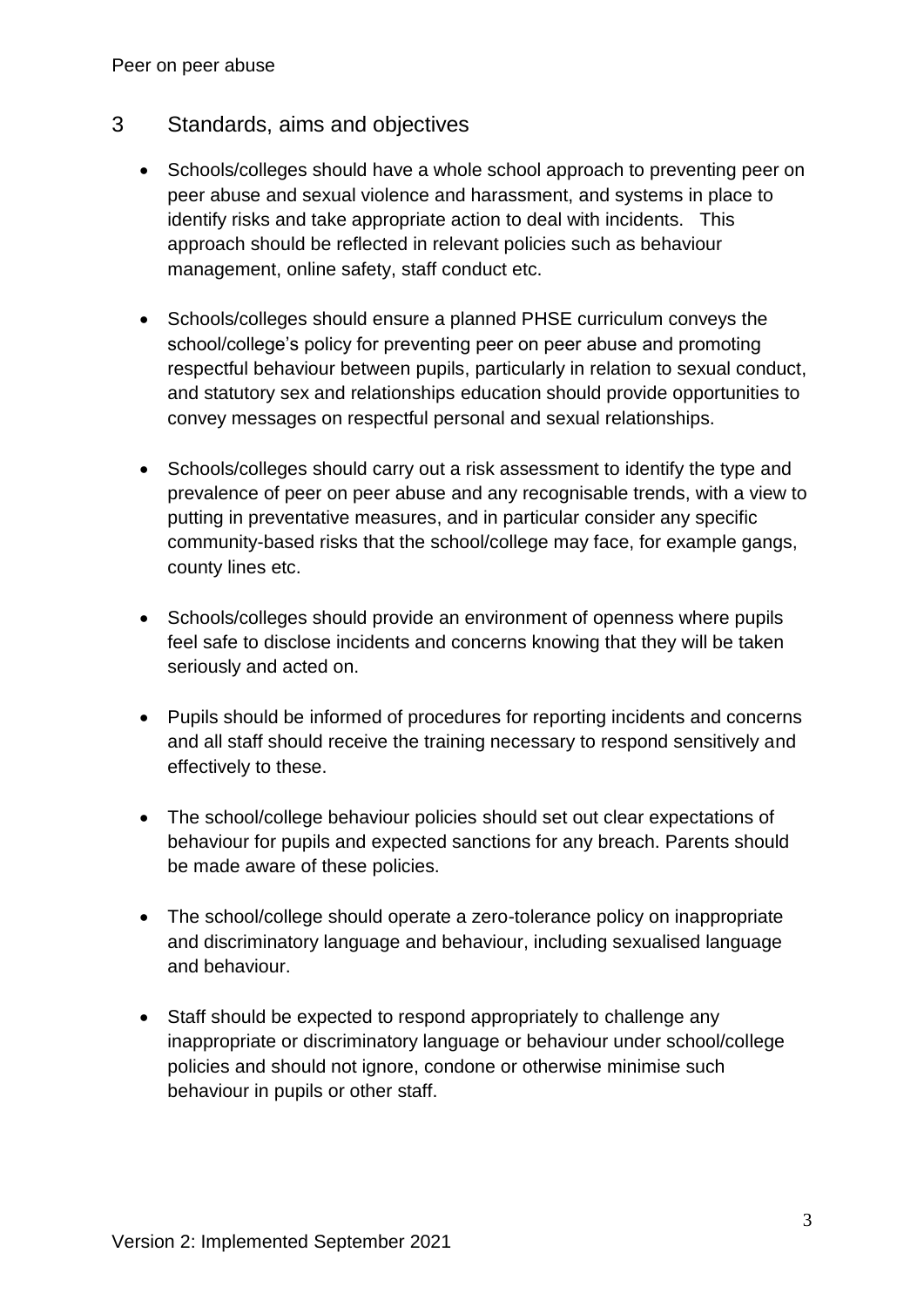Peer on peer abuse

- Schools/colleges should recognise that some pupils are more vulnerable to peer on peer abuse, for example pupils with SEND, and take steps to ensure they are able to seek help, ensuring policies are flexible to respond to their specific needs.
- Schools/colleges should recognise the role of technology in facilitating bullying, abuse and exploitation, especially sexual harassment and exploitation, and be aware that many incidents will take place online. These incidents should be dealt with under the *model online safety policy for schools and colleges*. [https://cscp.org.uk/professionals/schools-and-nurseries](https://cscp.org.uk/professionals/schools-and-nurseries-safeguarding-policies/)[safeguarding-policies/](https://cscp.org.uk/professionals/schools-and-nurseries-safeguarding-policies/)
- Schools/colleges should be aware of incidents involving pupils that take place outside of school and the need to respond appropriately in order to support victims and maintain a safe school environment.
- Schools/colleges must be aware of the following when considering the school/college response to peer on peer abuse and sexual violence and harassment:
	- o Peer on peer abuse is likely to breach the pupil's rights under the Human Rights Act 1998.
	- o Some forms of abuse will involve prejudice-based bullying and harassment, or sexual violence or harassment which is primarily directed against specific groups of pupils, and the school/college must be aware of their duty under the Equality Act 2010 to ensure these groups are protected and are not discriminated against by school/college policy.
	- o Schools/colleges should remain aware that every pupil, victim or perpetrator, is entitled to an education and it is in the duty of the school/college to ensure that pupils' education is not adversely affected as a result of peer on peer abuse or any action taken in response to incidents.

#### 4 Recognising peer on peer abuse

Bullying and other forms of harmful behaviour by children against their peers can range from low-level, problematic behaviour to abusive behaviour that can put victims at risk of significant harm.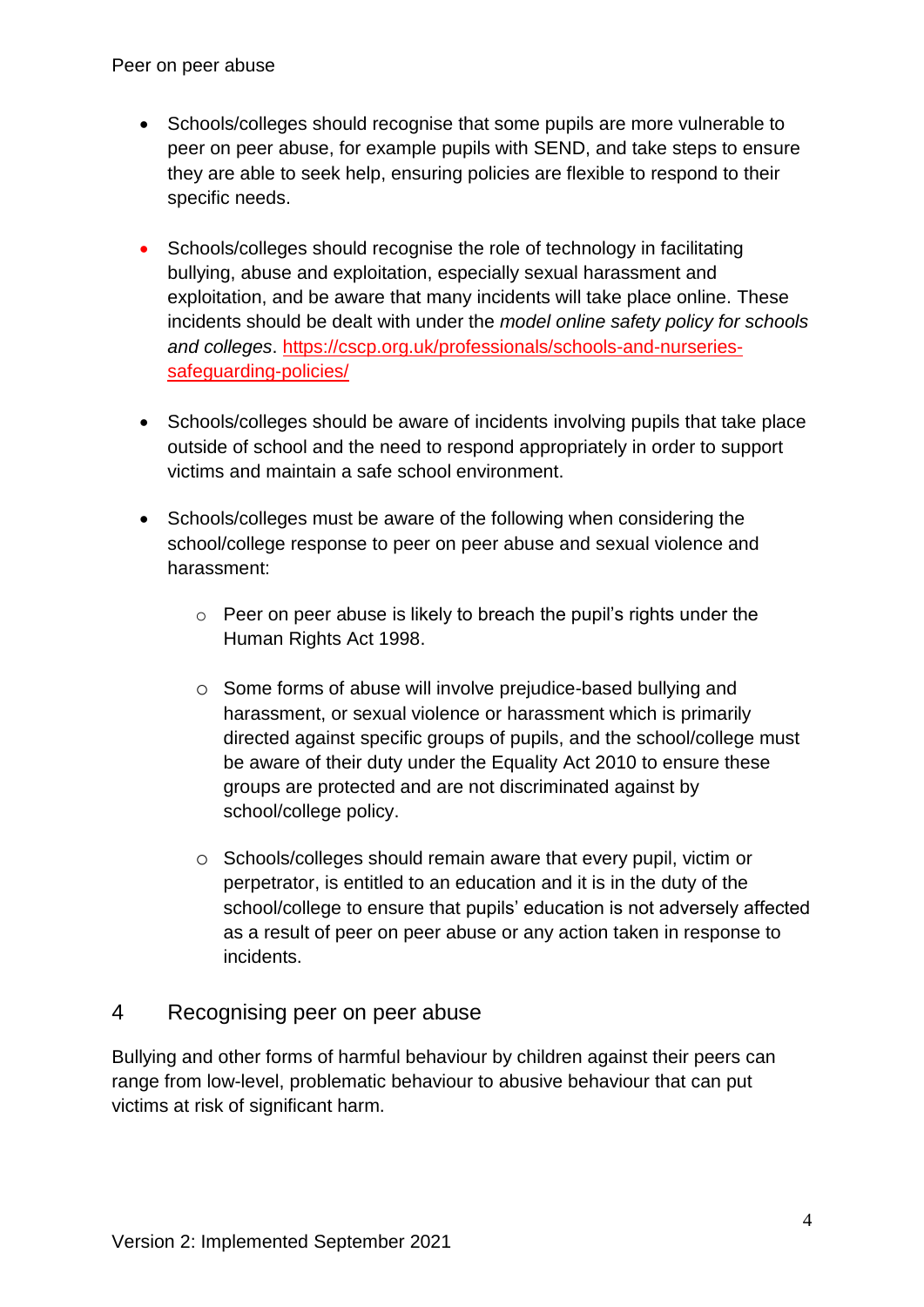Staff should be aware that pupils may not report incidents immediately or at all for a variety of reasons, but must be proactive in recognising any peer on peer abuse taking place and take the view that it may be happening even if it is not apparent. Reports may be made by friends of the pupil on their behalf or staff may identify changes in behaviour that signal the pupil's distress and should be attentive to these signs.

It is important that professionals are able to recognise the form that peer on peer abuse can take, including the following:

- physical abuse including hitting, kicking, shaking, biting, hair pulling, or otherwise causing physical harm to another person;
- emotional abuse through bullying including name-calling, making threats, spreading rumours, verbal abuse or deliberate social exclusion;
- cyber bullying; the use of the internet and mobile devices to post threatening, intimidating or malicious messages/images on social media sites; more information on this is available in the online safety policies:

<https://cscp.org.uk/professionals/schools-and-nurseries-safeguarding-policies/>

- hazing; a form of initiation rite involving physically and/or emotionally abusive behaviour towards the person being initiated into a group, often as part of a "trial";
- relationship abuse; abuse within teenage intimate relationships that can involve physical and emotional abuse or threats and/or control or coercion and where the perpetrator tries to gain power over the victim;
- prejudice-based bullying or harassment linked to a child or young person's ethnicity, religion, disability or sexual orientation; staff should be aware of the heightened vulnerability of some groups to bullying and abuse based on discrimination.
- sexual violence, including sexual assault and sexual harassment including consensual and non-consensual sharing of nude images (see section 10);
- exploitation of peers through sexual exploitation or criminal exploitation on the county lines model for example (which may be linked to gang involvement).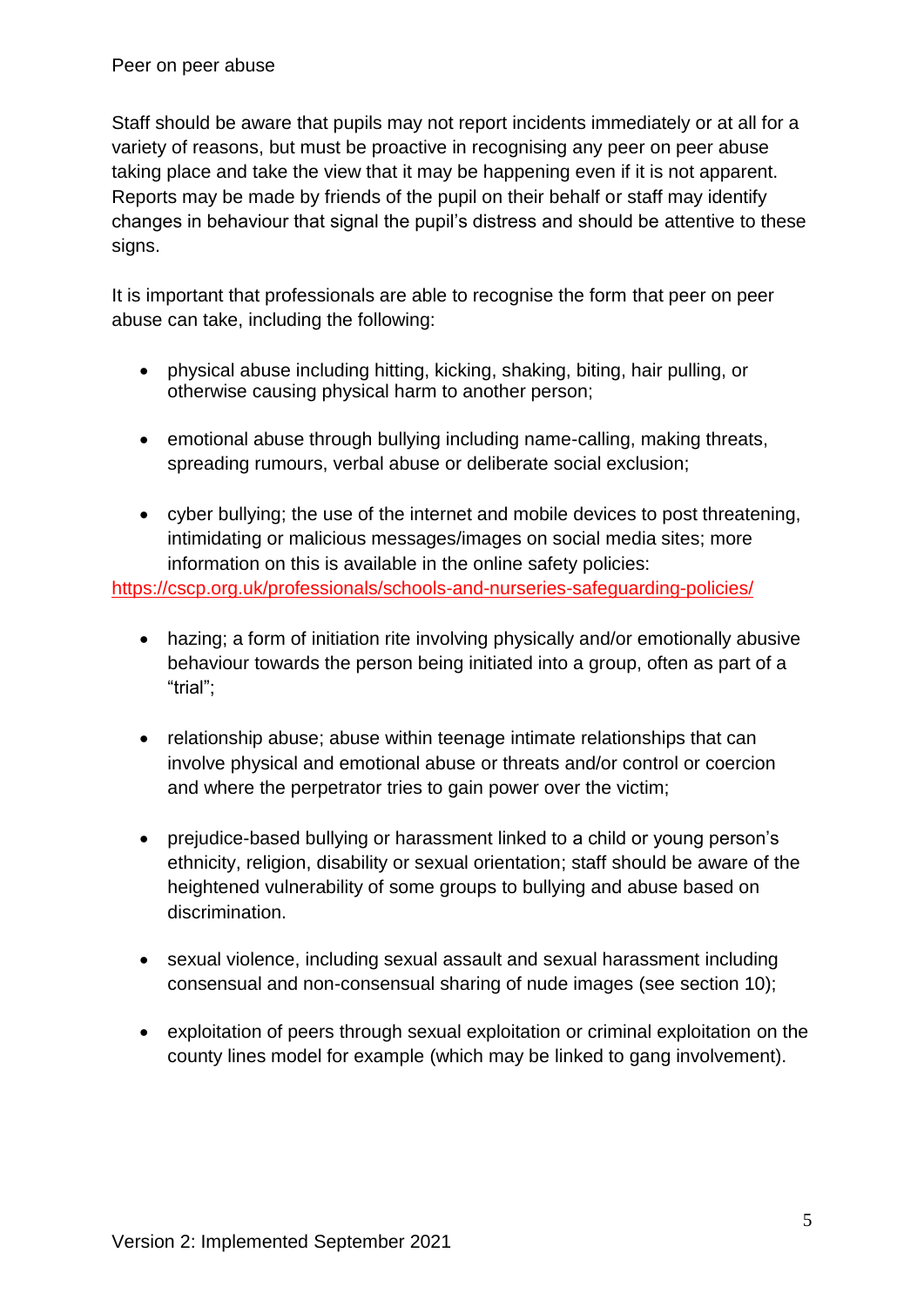# 5 Extra-familial harm and exploitation

Extra-familial harm describes the risks faced by young people arising from their peer group, school or community rather than the home environment. These risks include involvement in crime and drug use or gang membership and may involve their exploitation by their peers for example through sexual exploitation, criminal exploitation (such as county lines dealing) and serious youth violence. Schools/colleges should consider incidents of peer on peer abuse in the context of extra-familial harm and be aware of the presence of exploitative relationships between the victim and perpetrator.

# 6 Responding to incidents

Schools/colleges should have in place a system for allowing pupils to raise concerns and report incidents in confidence. Where possible, a named member of staff can be appointed, for example a head of year, although pupils may prefer to speak to a staff member whom they trust.

First responses are crucial as this can set the tone for what pupils will expect in terms of reports being taken seriously and acted on, which will in turn determine the extent to which pupils have trust in the school/college and will feel safe to come forward with concerns.

It is essential that where concerns and incidents may have involved harm to the victim, the designated safeguarding lead should be consulted in order to make an informed decision on whether a referral to social care is necessary.

The member of staff responding to the incident or concern should:

- gather all the facts, speaking to both the victim and perpetrator
- liaise with the designated safeguarding lead
- inform parents of the incident/concern (see section 14)
- carry out a risk assessment to see if there is any further risk to the victim or other pupils
- make a report of the incident including a decision on what actions will be taken by the school.

Where incidents involve material posted online, the school/college should request that the electronic device is handed over as part of the investigation and may use legal powers to search and confiscate property as set out in the statutory guidance S*earching, screening and confiscation advice for schools.* 

*[https://assets.publishing.service.gov.uk/government/uploads/system/uploads/attach](https://assets.publishing.service.gov.uk/government/uploads/system/uploads/attachment_data/file/674416/Searching_screening_and_confiscation.pdf) [ment\\_data/file/674416/Searching\\_screening\\_and\\_confiscation.pdf](https://assets.publishing.service.gov.uk/government/uploads/system/uploads/attachment_data/file/674416/Searching_screening_and_confiscation.pdf)*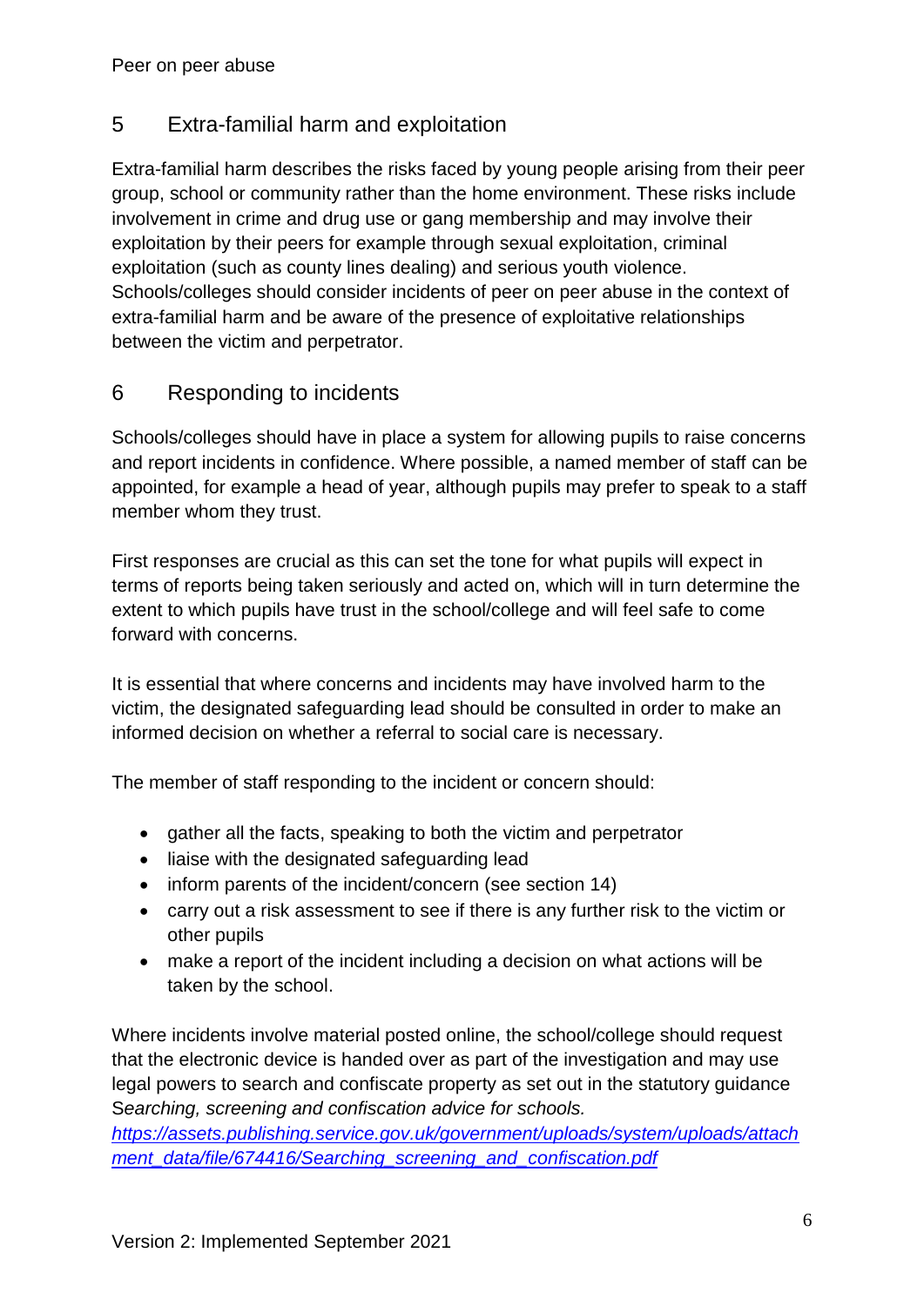Where a referral will be made to CSSW or the police, the designated safeguarding lead will discuss the issue with the relevant agency and following this discussion a decision will be made on whether and how to inform the alleged perpetrator and their parents.

# 7 Levels of harm and intervention

Peer on peer abuse will cover a spectrum of behaviours involving different levels of harm and requiring different levels of intervention, and schools/colleges should take the following into account when deciding on how to deal with incidents:

- *Inappropriate behaviours*: one off incidents that involve a low level breach of school/college policies where there is thoughtlessness rather than malice and which may not be aimed at a particular pupil; these may be dealt with internally under school behaviour policies with provision of pastoral care within the school to support any victim or the perpetrator.
- *Problematic behaviours*: on-going behaviours that are socially unacceptable involving some element of victimisation which may be opportunistic rather than deliberately targeted; the behaviour may raise concerns regarding the impact on the wellbeing of the victim and may imply that the perpetrator has unmet needs that are driving their behaviour; the school/college may deal with the matter internally and/or consider a referral for early help service for both the victim and perpetrator.
- *Harmful and abusive behaviours:* persistent behaviours that continue despite previous sanctions with evidence of harmful intent and victimisation, deliberate and pre-planned, targeted at specific pupils and leading to harm of the victim; the school/college may deal with the incident locally, perhaps involving the safer schools officer (where available) or consider making a referral for a social care response for both the victim and perpetrator, including a child protection response. The seriousness of the behaviour and the impact on the victim will determine which route is taken. Schools may consult with MASH if unsure. Where a criminal offence has taken place, the school/college should consider reporting the matter to the police.

The following factors should be taken into consideration when deciding on whether the behaviour is harmful:

- the behaviour is considered unacceptable or inappropriate for their peer group
- whether it is a single incident or a history of incidents and discernible patterns of behaviour or evidence of escalation is present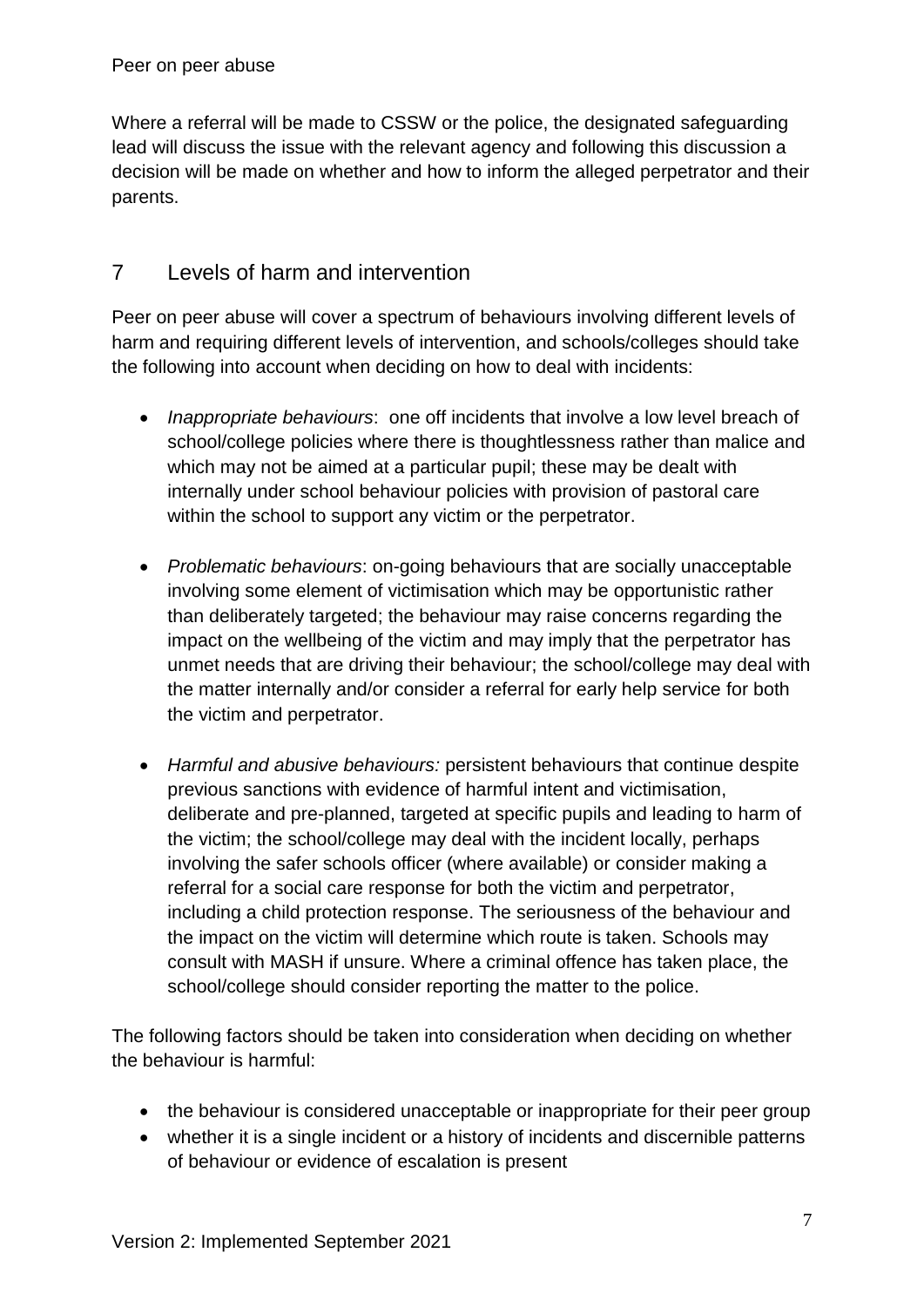- there are specific concerns about the victim or the perpetrator, including any vulnerabilities
- there are elements of victimisation or discrimination on the basis of race, gender, sexuality etc in the behaviour
- there is evidence of coercion or pre-planning or the involvement of other pupils
- there is a power imbalance between the victim or perpetrator (for example age or developmental stage)
- the impact on the victim, particularly in the context of any vulnerabilities, for example SEND
- whether the behaviour involves a criminal offence (eg: rape/serious sexual assault).

#### 8 Referral for social care services

- Schools/colleges should refer to their safeguarding and child protection policies when considering a referral for a social care service.
- Prior to any referral, the matter should be discussed with the designated safeguarding lead to decide whether this is the best course of action. Schools/colleges may also contact the Contact Service social worker for advice on a "no names" basis.
- All referrals for a social care service should be made to the Children and Families Contact Service.
- A referral must be made for both the victim and the perpetrator using an e-CAF referral and should contain as much information as possible.
- Urgent child protection referrals can be made by telephone but must be followed up in writing within 48 hours.
- If a child lives in another local authority area, the referral should be made to the home authority but Camden should be notified of the referral.
- Cases will be dealt with under MASH procedures and a decision made on whether to refer on for an early help or social work service. Generally, the case will be referred on to CSSW for a social work service where there are concerns that the perpetrator may be a victim of abuse themselves or where the perpetrator presents a risk to other children.

On receipt of the referral, the Contact Service will consider the information and decide on the most appropriate response: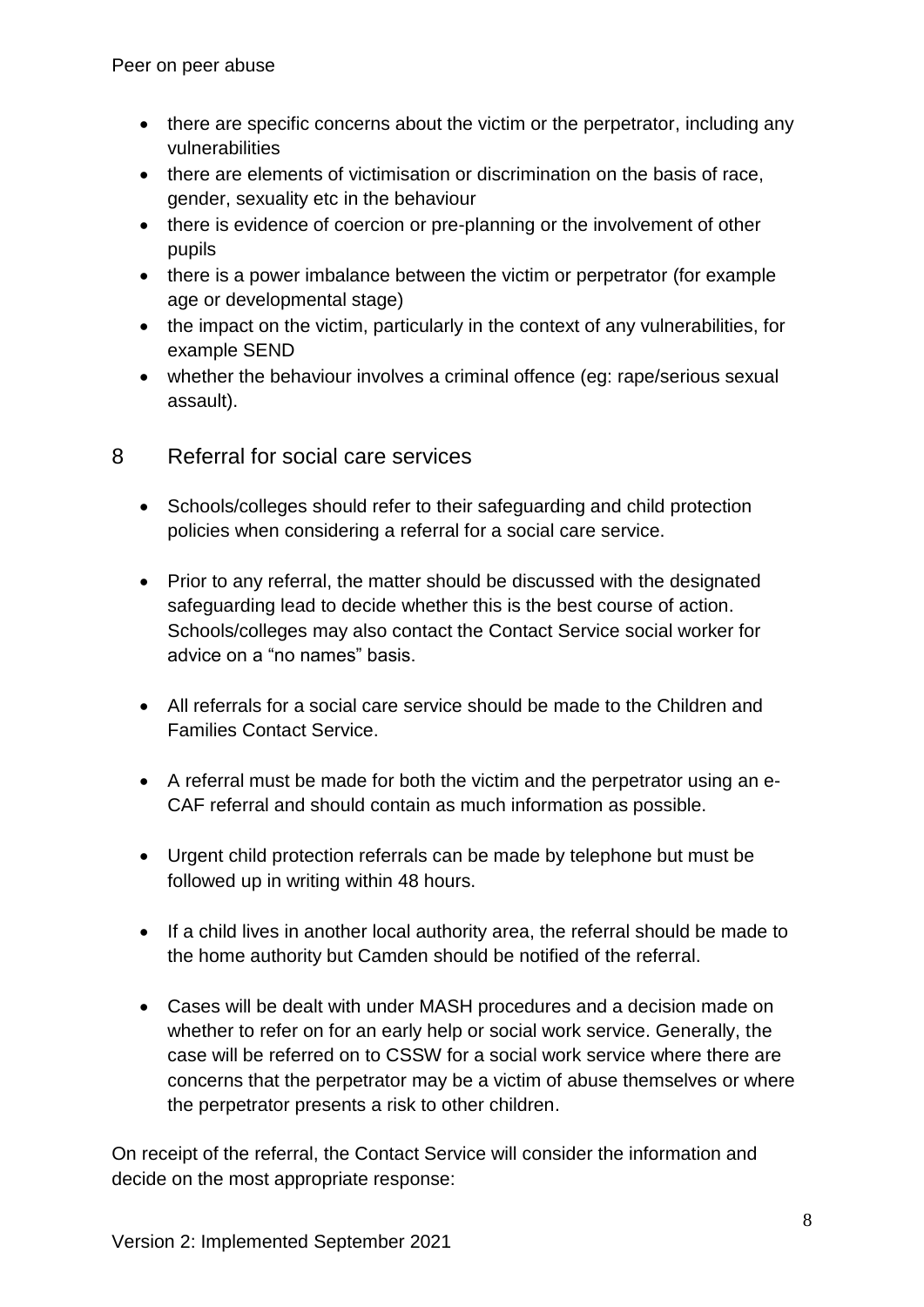- Where the victim or perpetrator requires a preventative, early help response the case will be passed to the **Early Help First Stop team** who will allocate the case to the most appropriate early help service.
- Where the victim or perpetrator is a child in need, the case will be passed to **CSSW** for a **child in need service**.
- If there are concerns that the victim is at risk of significant harm or the perpetrator is the victim of abuse, the case will be passed to the MASH team to gather relevant information and the case passed to **CSSW** for a **child protection response.**
- Child protection cases will be dealt with Chapter 15 of the London Safeguarding Children Board procedures and a strategy meeting will be convened within 3-5 working days. <http://www.londoncp.co.uk/>

#### 9 Reporting to the police

Schools/colleges should report incidents to the police where it is believed a criminal offence may have taken place; this decision should be taken by the designated safeguarding lead who should follow the guidance for schools and colleges on when to call the police.

[https://www.npcc.police.uk/documents/Children%20and%20Young%20people/When](https://www.npcc.police.uk/documents/Children%20and%20Young%20people/When%20to%20call%20the%20police%20guidance%20for%20schools%20and%20colleges.pdf) [%20to%20call%20the%20police%20guidance%20for%20schools%20and%20colleg](https://www.npcc.police.uk/documents/Children%20and%20Young%20people/When%20to%20call%20the%20police%20guidance%20for%20schools%20and%20colleges.pdf) [es.pdf](https://www.npcc.police.uk/documents/Children%20and%20Young%20people/When%20to%20call%20the%20police%20guidance%20for%20schools%20and%20colleges.pdf)

Cases that are referred to CSSW for a social work service will also be referred to the police and CSSW will liaise with the police Child Abuse Investigation Team (CAIT) who will attend any strategy meeting.

The police will be responsible for investigating any criminal offence and will set any bail conditions, but it is likely that perpetrators will be released under investigation. Schools/colleges will therefore need to consider what arrangements should be in place to manage risks (see section 11).

The designated safeguarding lead should liaise with the police and CSSW with regard to the progress of any criminal proceedings and ensure the school/college have contingency plans in place following the outcome of the case.

10 Dealing with incidents of sexual violence or harassment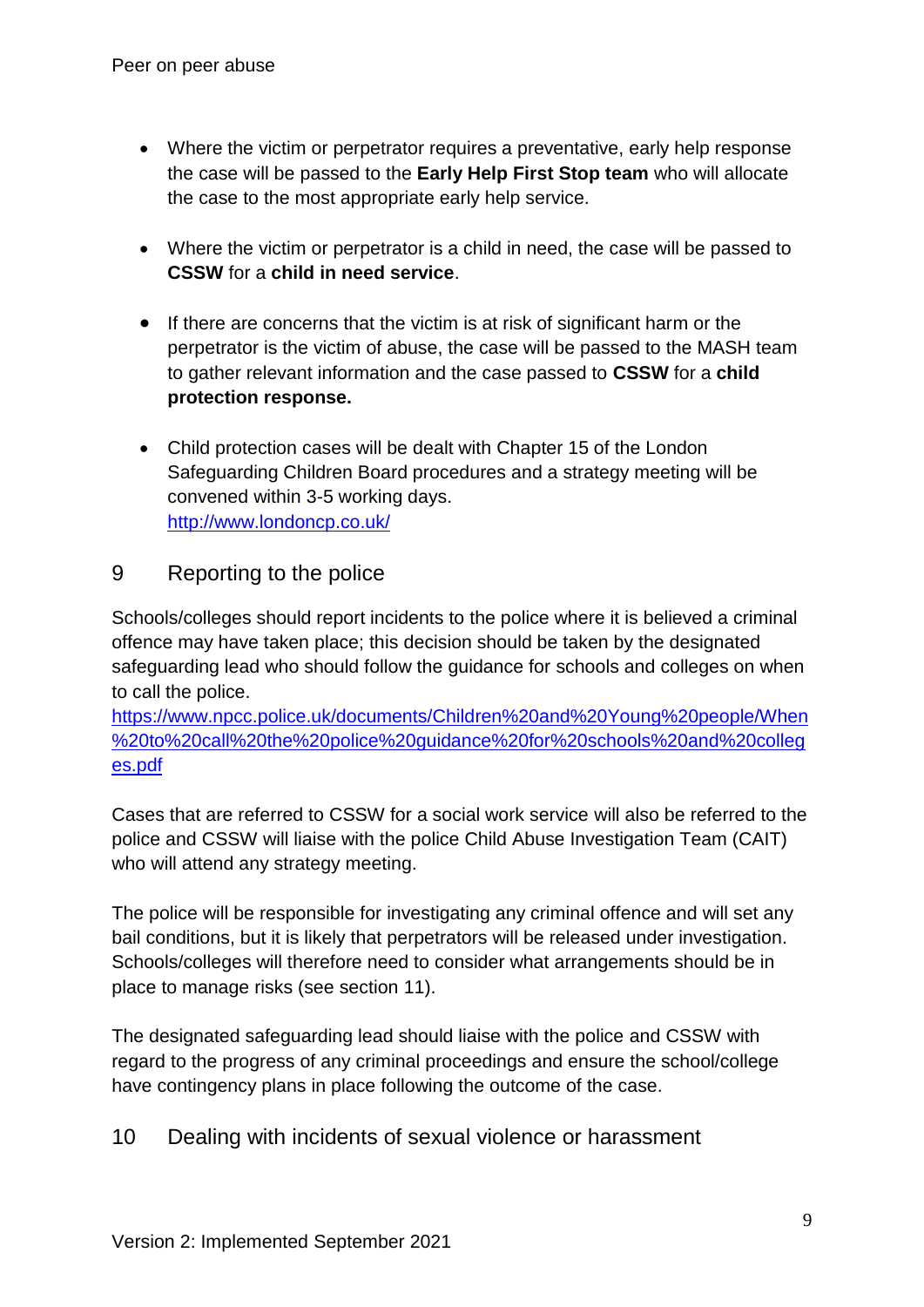The following are additional to the procedures set out in sections 6, 8 and 9 which should also be followed when dealing with incidents of sexual violence and harassment.

#### **10.1 Legal framework**

Schools/colleges should follow Part 5 of *Keeping children safe in education (2021)*  and the statutory guidance *Sexual violence and sexual harassment between children in schools and colleges (2021)* when dealing with incidents of sexual violence or sexual harassment. The following procedures are based on these documents.

<https://www.gov.uk/government/publications/keeping-children-safe-in-education--2>

[https://assets.publishing.service.gov.uk/government/uploads/system/uploads/attach](https://assets.publishing.service.gov.uk/government/uploads/system/uploads/attachment_data/file/999239/SVSH_2021.pdf) [ment\\_data/file/999239/SVSH\\_2021.pdf](https://assets.publishing.service.gov.uk/government/uploads/system/uploads/attachment_data/file/999239/SVSH_2021.pdf)

Schools/colleges should ensure staff have an understanding of the specific criminal offences under the Sexual Offences Act 2003 and the importance of consent, in particular whether consent to sexual acts is given freely by someone with the capacity to choose and in the absence of any duress or exploitation.

- Sexual violence is defined as any act which is an offence under the Sexual Offences Act 2003, including rape, assault by penetration or sexual assault without the consent of the victim.
- Sexual harassment is defined as unwanted sexual conduct likely to violate the victim's dignity and/or make them feel intimidated, degraded or humiliated or create a hostile, offensive or sexualised environment. This includes making sexual comments or jokes, physical contact such as touching or interfering with clothing or displaying sexual images. It also includes online harassment.

#### **10.2 Recognition and response**

Experiencing sexual violence or harassment is extremely distressful and it is crucial that schools/colleges deal with these incidents in a sensitive manner given the highly personal nature of the abuse and harm and the fact that the perpetrator may continue to attend the same school/college. As victims may be reluctant to come forward it is important schools/colleges ensure procedures are in place that enable pupils to disclosure in confidence. Schools/colleges should also be aware of those pupils who face additional barriers to reporting incidents due to their vulnerability, for example pupils with SEND.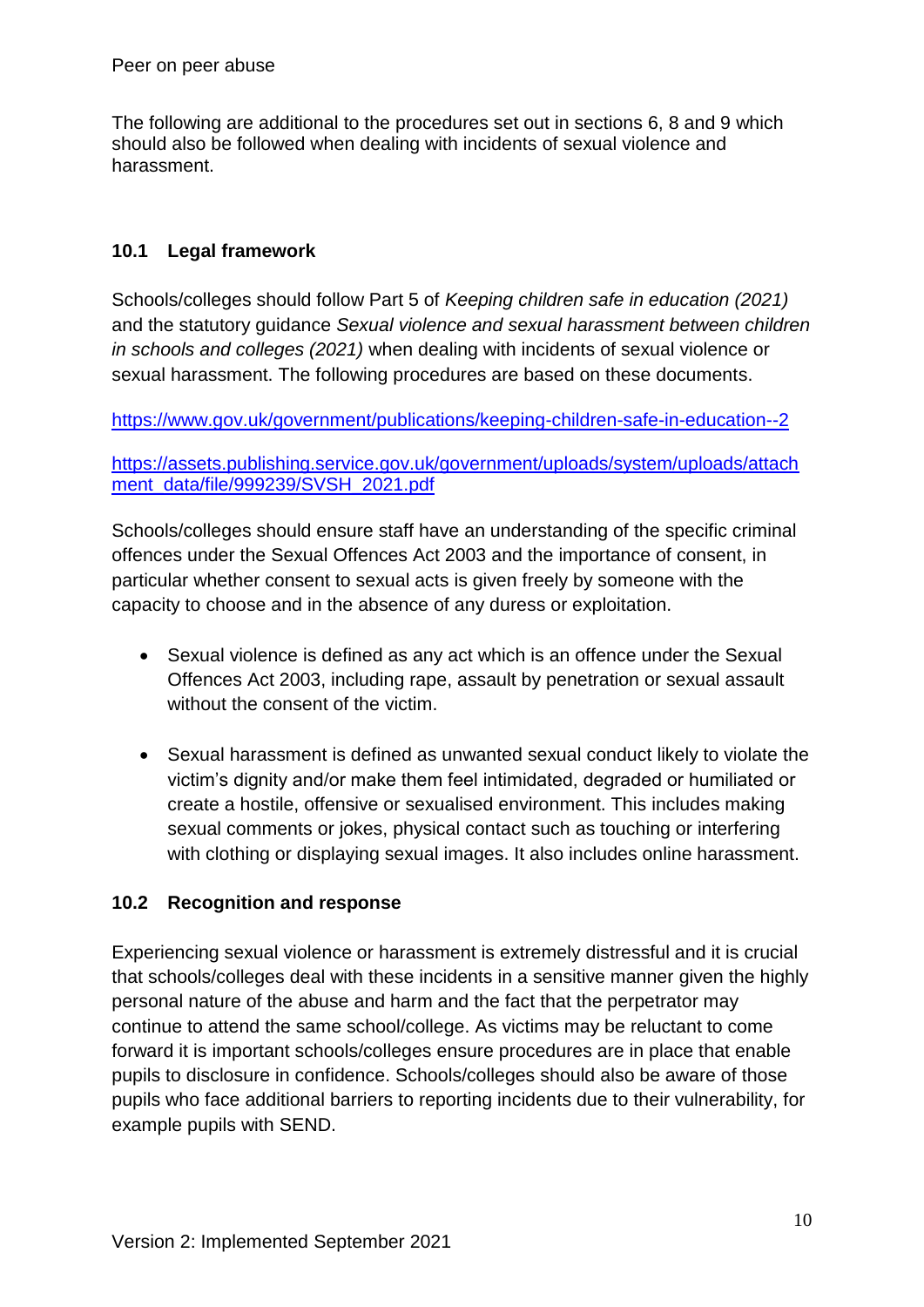It is likely the school/college may hear second-hand reports of incidents, some of which may have taken place outside of school involving pupils or that have happened online. The school/college should actively investigate these reports rather than wait for a formal disclosure to be made.

Reported incidents should be investigated by the member of staff to whom the young person discloses in partnership with the designated safeguarding lead, who will also carry out a risk assessment to look at any continued risk to the victim or other pupils and staff from the alleged perpetrator within the school/college environment.

A report should be written of the incident and investigation covering the following:

- details of the incident and whether it constitutes harmful sexual behaviour
- the ages and stages of development of the pupils involved
- any power imbalances between the victim and perpetrator
- whether it is a one-off incident or part of a series of incidents
- whether other forms of abuse, for example physical abuse, have also taken place
- whether the abuse has taken place within an intimate personal relationship between the pupils involved
- details of what action will be taken by the school/college.

Staff dealing with disclosures should ensure the pupil's wishes and feelings on what action is taken are taken into account, but it should be made clear to the pupil that in some cases the school must take any action necessary to safeguard all pupils.

Schools/colleges should also be mindful of dealing with cases where investigation shows that the concerns raised are unsubstantiated, unfounded or malicious. It is important that the designated safeguarding lead keeps these incidents under review and considers whether any pupil making the allegation has unmet needs and what help they may need. Malicious allegations should be dealt with under school/college behaviour policies.

#### **10.3 Levels of harm and intervention**

All incidents should be considered within the context of harmful sexual behaviour: this is a wide-ranging term describing a spectrum of sexual behaviours involving differing levels of harm. These are linked to societal norms and the expected behaviours for the child's age and stage of development. Staff should refer to the *Harmful sexual behaviour* protocol available at: link

 **Inappropriate sexual behaviour** involves single instances of sexual behaviour that is in breach of school/college behaviour policies but with no continuing risk to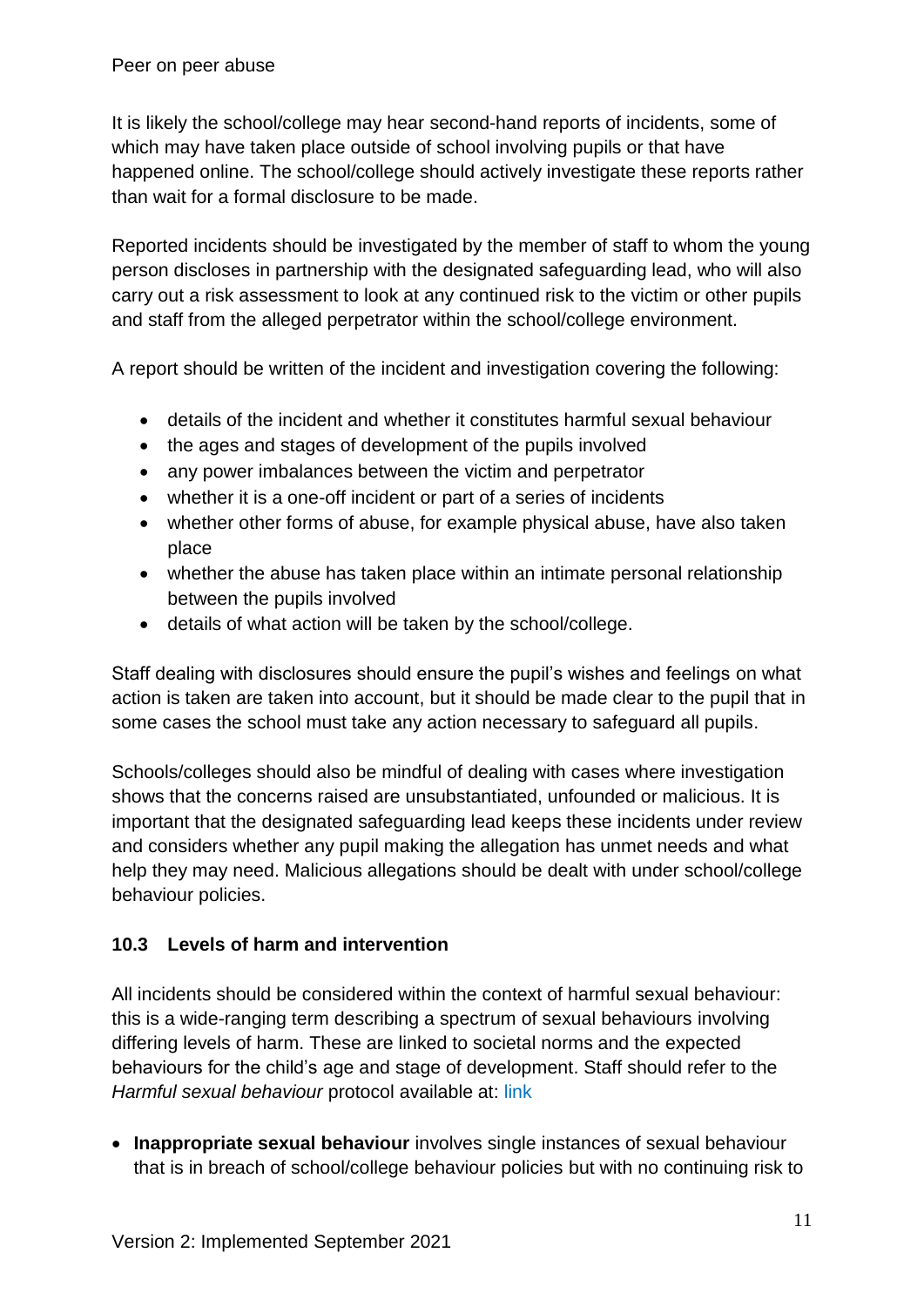other pupils, for example inappropriate language or touching. These behaviours must be challenged and incidents may be dealt with internally under school/college policies with support provided to the victim and perpetrator via school/college pastoral care.

- **Problematic sexual behaviour** involves ongoing behaviour that may involve victimisation and that may be harmful to the victim and raises concerns about the welfare of the perpetrator. Examples of behaviours include sexualised language and invasive touching, exposing themselves, sending nude images. In these cases the school/college may deal with the matter internally and/or consider a referral for early help service for both the victim and perpetrator.
- **Harmful/abusive sexual behaviour** involves victimisation that includes an element of coercion or manipulation or circumstances involving a power imbalance where the victim is not able to give informed consent and where the behaviour could cause physical or emotional harm. Coercion may be based on power imbalances due to differences in age, intellectual ability or physical strength. It may involve a sexual act against the victim in an aggressive, exploitative or threatening manner and in some cases may constitute a criminal offence. In these cases the school/college may consider making a referral for a social care service for both the victim and perpetrator, including a child protection response. Where a criminal offence has taken place, the school/college should consider reporting the matter to the police.

# 11 Managing risks

Schools/colleges should take any necessary action to continue to safeguard the victim and other pupils within the school/college environment based on the level of risk established from the risk assessment, and this should include any risks to the perpetrator.

These decisions will be reviewed in the light of any on-going police and CSSW investigations to take account of any changes in the status of investigations and any bail conditions placed on the alleged perpetrator.

Schools/colleges must give careful thought to the day to day management of risk and support for the victim, particularly in cases involving sexual violence and harassment, such as decisions on practical issues such as the victim and perpetrator sharing classrooms.

When making these decisions, the school/college should take into account the victim's views. However schools/colleges must be able to justify any measures taken and that they do not interfere with the educational opportunities of either party.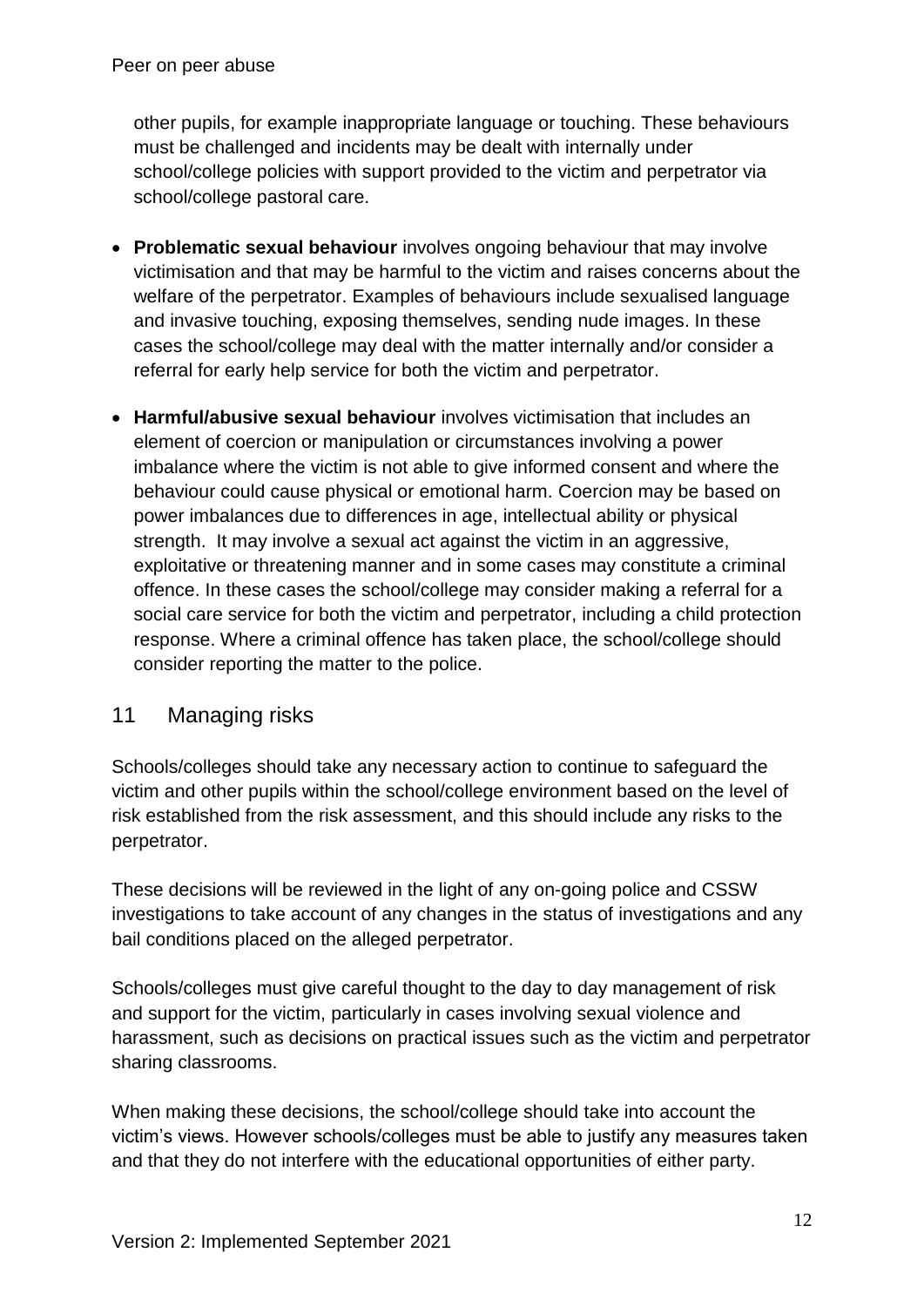Schools/colleges may consider drawing up a safety plan that sets out actions to be taken by the school/college to minimise risk, keep the victim safe and address the perpetrator's behaviour. The plan should be agreed with the victim and the perpetrator and should allow them both to continue school life as normal, and should be kept under review by the designated safeguarding lead.

Examples of actions that could be included in the plan are:

- an assessment of risk (times, locations etc)
- details of sources of support available for the victim and perpetrator (within the school and externally)
- name of a trusted adult to whom the victim can report
- measures the school have put in place to keep the victim safe/separate from the perpetrator
- any agreements on behaviour by the perpetrator
- any restorative actions to be taken
- any action the school/college will make regarding the learning environment, policies etc
- what happens if there are further incidents or concerns escalate.

#### 12 Confidentiality and information-sharing

The Children Act 2004 places a safeguarding duty on schools and colleges and provides a legal basis to share information with other agencies in order to safeguard and promote the welfare of children when taking action in response to peer on peer abuse.

Schools and colleges should try to obtain parental consent to making a referral but should inform parents that consent is not needed should it be withheld.

Parental consent to making a referral should not be sought where this would:

- place the child or young person at further risk
- interfere with a criminal investigation
- cause undue delay to safeguarding a child or young person.

When seeking consent to share information, the following should be taken into account:

 Young people aged over 16 are legally able to give consent to disclosure where they are judged to have mental capacity.